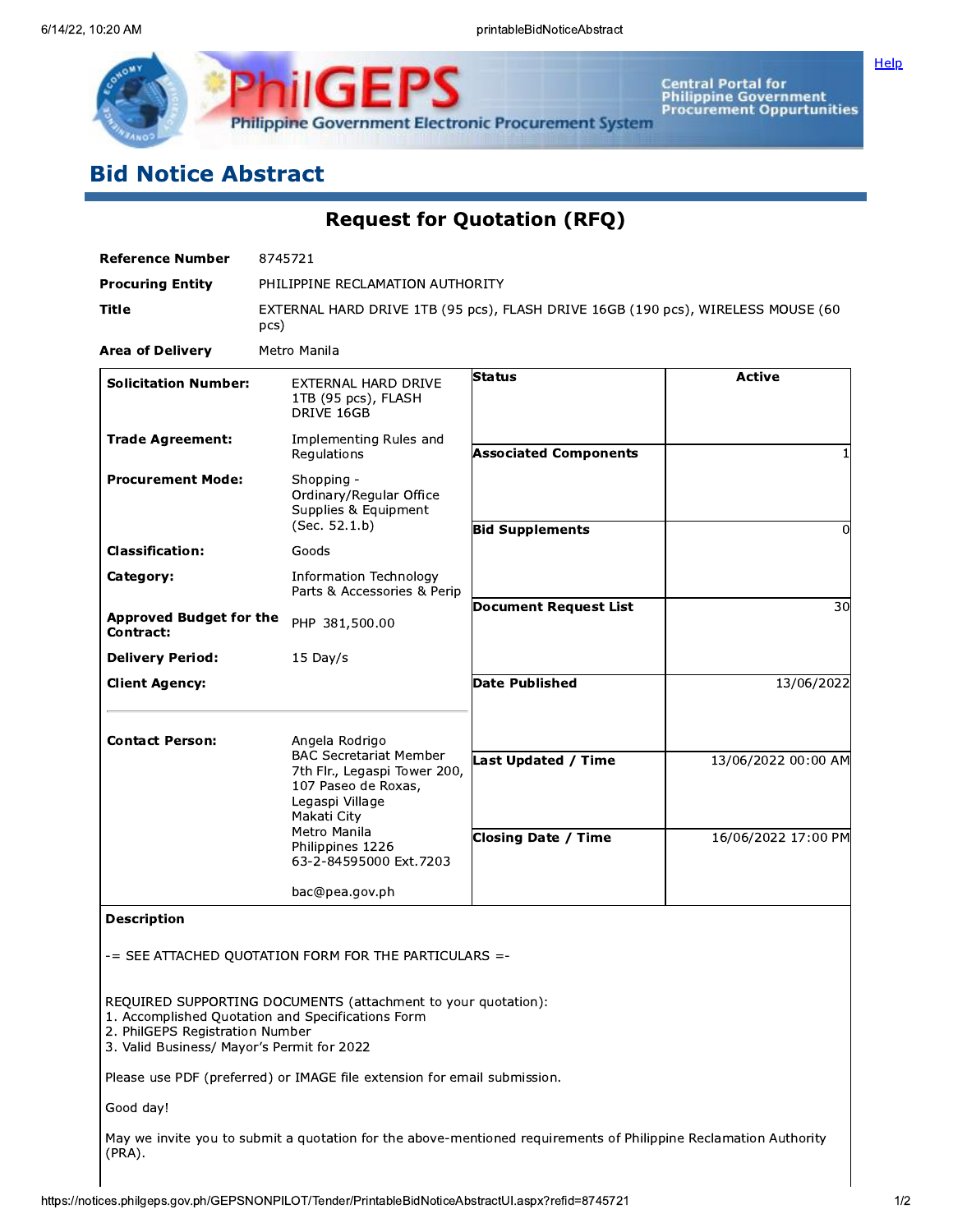#### printableBidNoticeAbstract

Please fill up the attached quotation form and submit the same with the required supporting documents. You can send it in hardcopy to PRA Temporary Office Located at:

Bldg. 3 PNOC Compound Energy Center, Rizal Drive Bonifacio Global City Fort Bonifacio, Taguig City

You may also email your proposal to bac@pea.gov.ph for the attention of BAC Secretariat. Online submission is preferred. Kindly check our website at http://www.pea.gov.ph for announcement of office hours during the community quarantine.

Ouotation must be submitted on or before the quotation closing date as shown above. Quotation received with incomplete requirements and those received after the closing date will not be accepted. You may write your queries and concerns to bac@pea.gov.ph.

#### **Line Items**

| Item No. | <b>Product/Service Name</b>                 | <b>Description</b>                                   |     |            |
|----------|---------------------------------------------|------------------------------------------------------|-----|------------|
| <b>.</b> | External HD, Flash Drive,<br>Wireless Mouse | l See Ouotation Form and<br>Technical Specifications | Lot | 381,500.00 |

### **Other Information**

Email bac@pea.gov.ph for your online submission or queries related to this procurement. The advertisement is also posted at www.pea.gov.ph.

Submission of proposals in hardcopy and the delivery of the items being procured is at: Bldg. 3 PNOC Compound Energy Center, Rizal Drive **Bonifacio Global City** Fort Bonifacio, Taguig City

**Created by** Angela Rodrigo

**Date Created** 10/06/2022

The PhilGEPS team is not responsible for any typographical errors or misinformation presented in the system. PhilGEPS only displays information provided for by its clients, and any queries regarding the postings should be directed to the contact person/s of the concerned party.

© 2004-2022 DBM Procurement Service. All rights reserved.

**Help | Contact Us | Sitemap**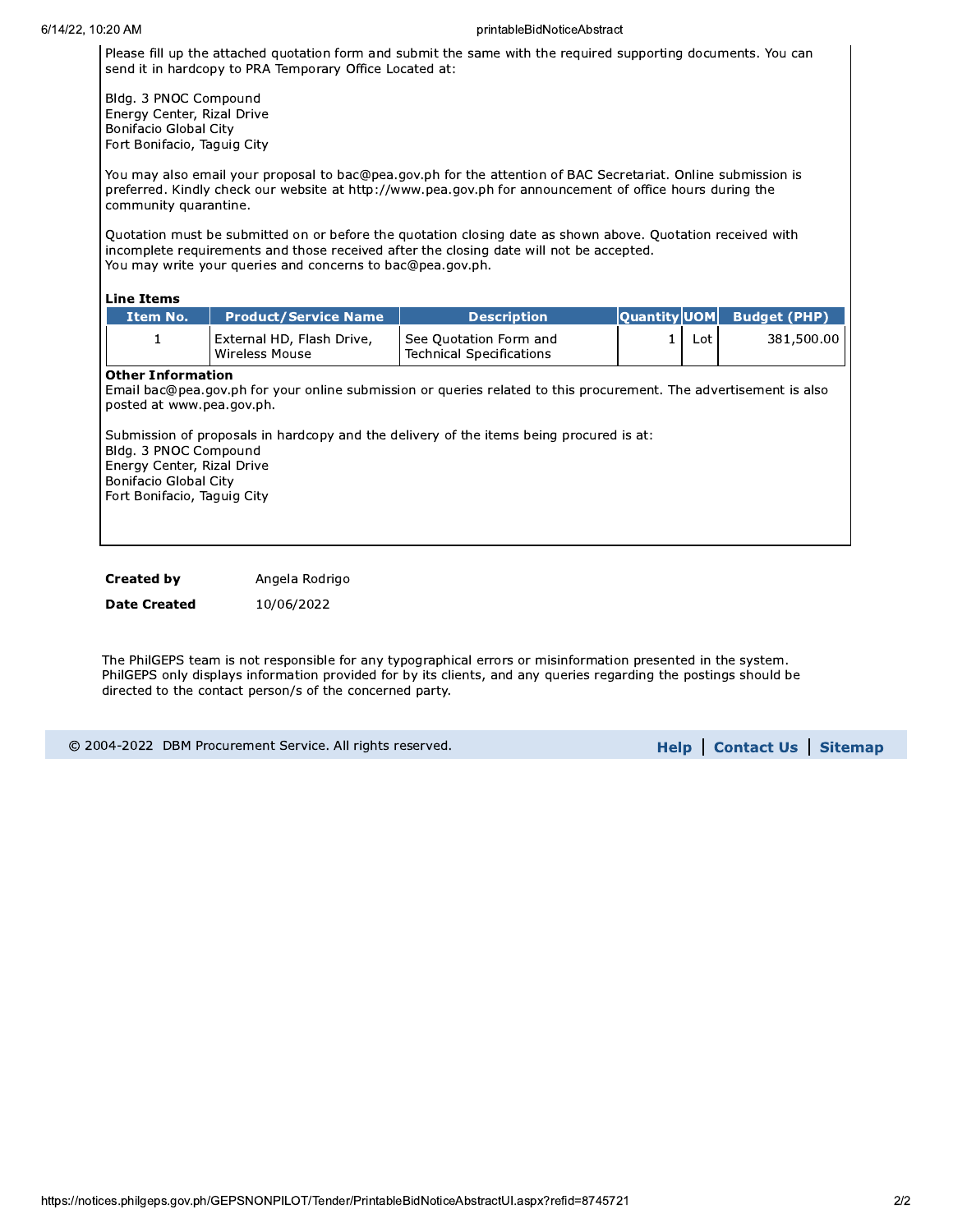

Tel. No.: (02) 459-5000 · Facsimile No.: (02) 815-2662 Website: www.pea.gov.ph . Email: info@pea.gov.ph

# **REQUEST FOR QUOTATION (Shopping or SVP**  $\overline{P}$ **50,000 or less)** Date: \_\_\_\_\_\_\_\_\_\_\_

| Project Name: | <b>EXTERNAL HARD DRIVE 1TB (95 pcs),</b>                      | 8745721<br>PhilGEPS Ref. No.:                                                 |                     |
|---------------|---------------------------------------------------------------|-------------------------------------------------------------------------------|---------------------|
|               | <b>FLASH DRIVE 16GB (190 pcs), WIRELESS</b><br>MOUSE (60 pcs) | $\therefore$ Approved Budget for   <b>P</b> 381,500.00<br>the Contract (ABC): |                     |
|               |                                                               | Closing Date:                                                                 | <b>16 JUNE 2022</b> |

### **INSTRUCTIONS:**

| 1. Do not alter the contents of this form in any way.<br>Bidder shall provide correct and accurate information required in this form.<br>2.<br>3. Any interlineations, erasures, or overwriting shall be valid only if they are signed or<br>initialed by the duly authorized representative.      | <b>ATTACH THE FOLLOWING</b><br><b>DOCUMENTS WITH YOUR</b><br><b>QUOTATION</b> |
|----------------------------------------------------------------------------------------------------------------------------------------------------------------------------------------------------------------------------------------------------------------------------------------------------|-------------------------------------------------------------------------------|
| 4. If another form is used other than this RFQ, the quotation shall contain all the<br>mandatory requirements/provisions including manifestation on the agreement with<br>the Terms and Conditions of this RFQ.                                                                                    | $\checkmark$ Valid PhilGEPS<br><b>Registration Number</b>                     |
| 5. Quote your lowest net government price(s), taxes included, F. O. B. destination, for<br>the item(s)/service(s) listed hereunder, indicating the shortest time of delivery and<br>furnishing this Office with descriptive brochures, catalogues (if available), and/or<br>samples (if required). | Mayor's/Business Permit<br>for 2022                                           |
| 6. Indicate the brand name of the offered item/s (if applicable).                                                                                                                                                                                                                                  |                                                                               |
| 7. The Technical Specifications must be complied with. Failure to do so shall render the<br>quotation ineligible/disqualified.                                                                                                                                                                     |                                                                               |
| 8. For EXCLUSIVE MANUFACTURER, DISTRIBUTOR OR AGENT IN THE                                                                                                                                                                                                                                         |                                                                               |
| <b>PHILIPPINES</b> , attach appropriate documents to the said effect.                                                                                                                                                                                                                              |                                                                               |
| 9. E-mail duly accomplished form to bac@pea.gov.ph or submit said form to PRA                                                                                                                                                                                                                      |                                                                               |
| Office (BAC Secretariat). ONLINE SUBMISSION IS PREFERRED.                                                                                                                                                                                                                                          |                                                                               |
| 10. Quotations, including documentary requirements, received after the Closing                                                                                                                                                                                                                     |                                                                               |
| Date/Deadline shall not be accepted.                                                                                                                                                                                                                                                               | (Per 2016 Revised IRR of R.A. 9184)                                           |
| 11. Quotations exceeding the Approved Budget for the Contract (ABC) shall be rejected.                                                                                                                                                                                                             |                                                                               |

## **SUPPLIER INFORMATION** (Fill-out completely):

| Company Name: |  | PhilGEPS Reg. No.:     |  |
|---------------|--|------------------------|--|
|               |  | TIN:                   |  |
| Address and   |  | <b>Email Address:</b>  |  |
| Website       |  | <b>Contact Number:</b> |  |

### **OFFICIAL QUOTATION FROM THE SUPPLIER:**

|                                       | NO.  QTY. | <b>UNIT</b> | <b>DESCRIPTION</b>                  | <b>BRAND NAME</b><br>(if applicable) | <b>UNIT</b><br>PRICE* | <b>TOTAL PRICE</b><br>(Unit Price x Qty)* |
|---------------------------------------|-----------|-------------|-------------------------------------|--------------------------------------|-----------------------|-------------------------------------------|
|                                       | 95        | pcs         | <b>External Hard Drive, 1 TB</b>    |                                      |                       |                                           |
| 2.                                    | 190       | pcs         | Flash Drive, 16 GB                  |                                      |                       |                                           |
| 3.                                    | 60        | pcs         | <b>Mouse, Wireless</b>              |                                      |                       |                                           |
|                                       |           |             | <b>See Technical Specifications</b> |                                      |                       |                                           |
| <b>GRAND TOTAL IN PHILPPINE PESO:</b> |           |             |                                     |                                      |                       |                                           |

*\*Note: Amount shall be inclusive of taxes and delivery charges (if applicable).*

Quoted by:

| Signature Over Printed Name<br>of Authorized Representative | Position: | Ver. as of June 2022<br>Page 1 of 3 |
|-------------------------------------------------------------|-----------|-------------------------------------|
|                                                             |           |                                     |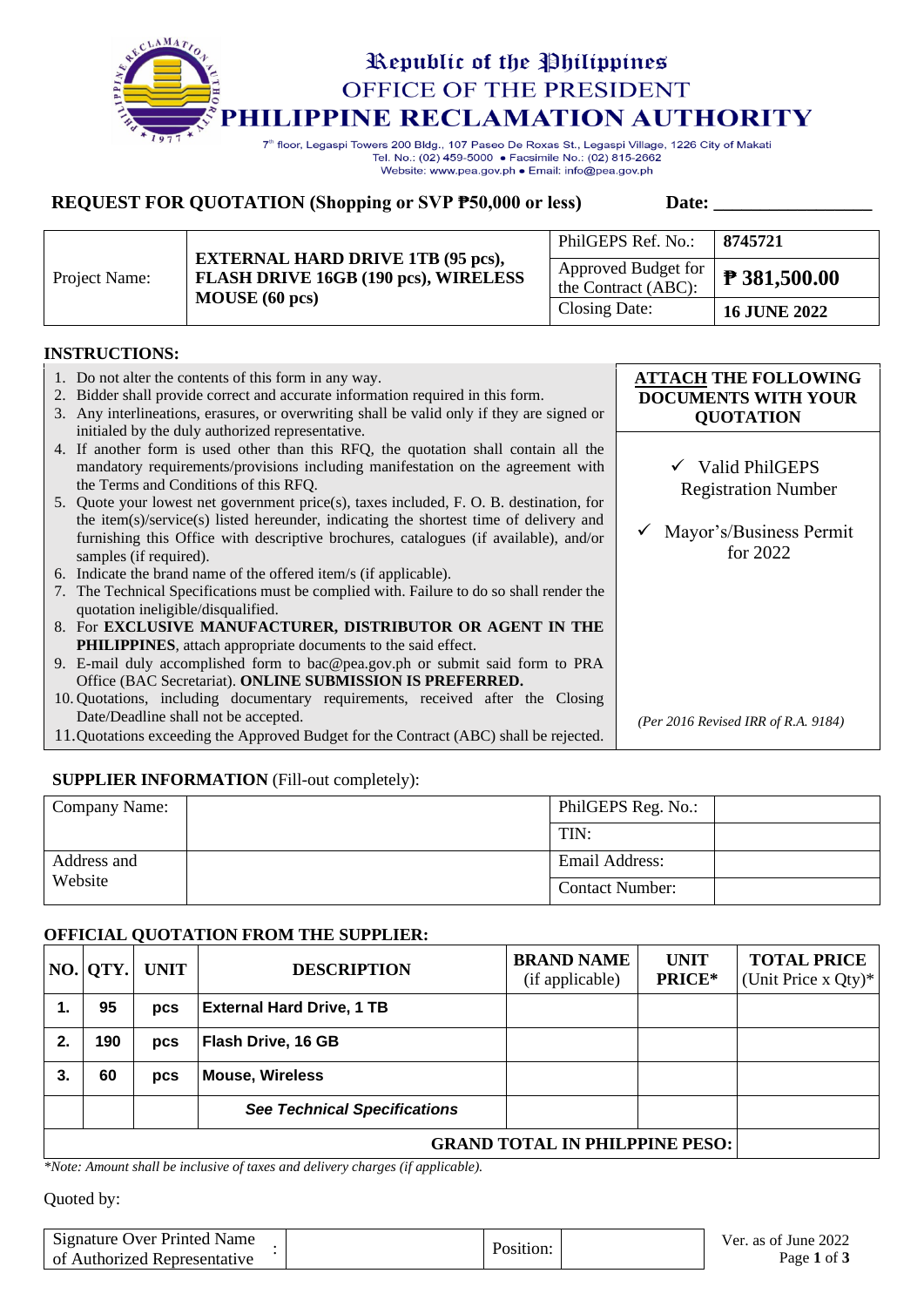- 1. Payment shall be in the form of **Company Check** and price validity shall be **45 calendar days.**
- 2. Availability of item/s:
	- Delivery Within  $\frac{15}{2}$  calendar days (c.d.) upon
	- □ Pick-up receipt of Purchase Order (P.O.)

3. For Goods, the item/s shall be inspected on the scheduled date and time of the Procuring Unit.

- 4. Warranty period:
	- □ Not Applicable
	- $\Box$  Applicable warranty period shall be
- 5. Indicate if quotation is:
	- □ VAT INCLUSIVE
	- □ NON-VAT (**ATTACH CERTIFICATION**)
- 6. Suppliers must download the attached document of a bid before the closing date to be included in the Document Request List (DRL). Suppliers must be registered in PhilGEPS.
- 7. Supplier must be ready to provide proof of compliance (pictures, brochure, certification, etc.) and sample when required by the BAC for evaluation purposes.
- 8. By submitting this quotation, supplier is authorizing PRA to deduct the following from the total amount as payment for taxes:

| <b>GOODS</b>   |                 |                      | <b>SERVICES</b> |               |                 |                    |              |                        |
|----------------|-----------------|----------------------|-----------------|---------------|-----------------|--------------------|--------------|------------------------|
|                | <b>EXPANDED</b> | <b>TAX</b>           | <b>FINAL</b>    | <b>TAX</b>    | <b>EXPANDED</b> | <b>TAX</b>         | <b>FINAL</b> | <b>TAX</b>             |
|                | W/TAX           | <b>CERTIFICATE</b>   | <b>VAT</b>      | CERTIFICATE   | W/TAX           | <b>CERTIFICATE</b> |              | <b>VAT CERTIFICATE</b> |
| <b>VATABLE</b> | 1%              | BIR Form 2307        | 5%              | BIR Form 2307 | 2%              | BIR Form 2307      | 5%           | <b>BIR Form 2307</b>   |
| NON-VAT        | 1%              | <b>BIR Form 2307</b> | $1\%$           | BIR Form 2306 | 2%              | BIR Form 2307      | 1%           | <b>BIR Form 2306</b>   |

# **TECHNICAL SPECIFICATIONS**

| <b>SPECIFICATIONS</b>                                                                                                                                                                                                                                                                                                                                                                                                                                                                                                                                                                                                                                                                                                                                                                                                                  | <b>COMPLY/NOT</b><br><b>COMPLY</b> | <b>REMARKS</b> |
|----------------------------------------------------------------------------------------------------------------------------------------------------------------------------------------------------------------------------------------------------------------------------------------------------------------------------------------------------------------------------------------------------------------------------------------------------------------------------------------------------------------------------------------------------------------------------------------------------------------------------------------------------------------------------------------------------------------------------------------------------------------------------------------------------------------------------------------|------------------------------------|----------------|
| <b>EXTERNAL HARD DRIVE, 1 TB, 95 pcs</b>                                                                                                                                                                                                                                                                                                                                                                                                                                                                                                                                                                                                                                                                                                                                                                                               |                                    |                |
| Capacity: 1TB<br>Weight: 181g - 205g<br>Rotational Speed: 5400 rpm<br>System Requirements: MS Windows 7, MS Windows 10, MAC OS<br>10.7 or later, Linux Kernel 2.6.31 or later<br>Certificates: CE/FCC/BSMI<br>Warranty: 3 years<br>Key Feature: a. Military-grade Shockproof Protection; b. With LED light<br>indicator<br>Interface: Super Speed USB 3.1 Gen 1 / USB 3.0 Compliant<br>Operation: DC 5V (Power supplied through USB)<br>Case Material: Durable anti-shock rubber/plastic case<br>Antivirus: Pre-installed Antivirus (OPTIONAL)<br>Accessories: With USB 3.0 cable and product manual in ENGLISH<br>Optical Media Board, OMB, Registration and License Number as<br>Importers / Distributors / Local Licenses / Retailers<br>Marking/ Labelling shall conform with the Consumer Act of the<br>Philippines (RA No. 7394) |                                    |                |
| FLASH DRIVE, 16 GB, 190 pcs                                                                                                                                                                                                                                                                                                                                                                                                                                                                                                                                                                                                                                                                                                                                                                                                            |                                    |                |
| 16 GB Capacity<br>USB version 2.0/3.0 port compatible                                                                                                                                                                                                                                                                                                                                                                                                                                                                                                                                                                                                                                                                                                                                                                                  |                                    |                |

Quoted by:

| Signature Over Printed Name  | Position: | Ver. as of June 2022<br>Page 2 of 3 |
|------------------------------|-----------|-------------------------------------|
| of Authorized Representative |           |                                     |